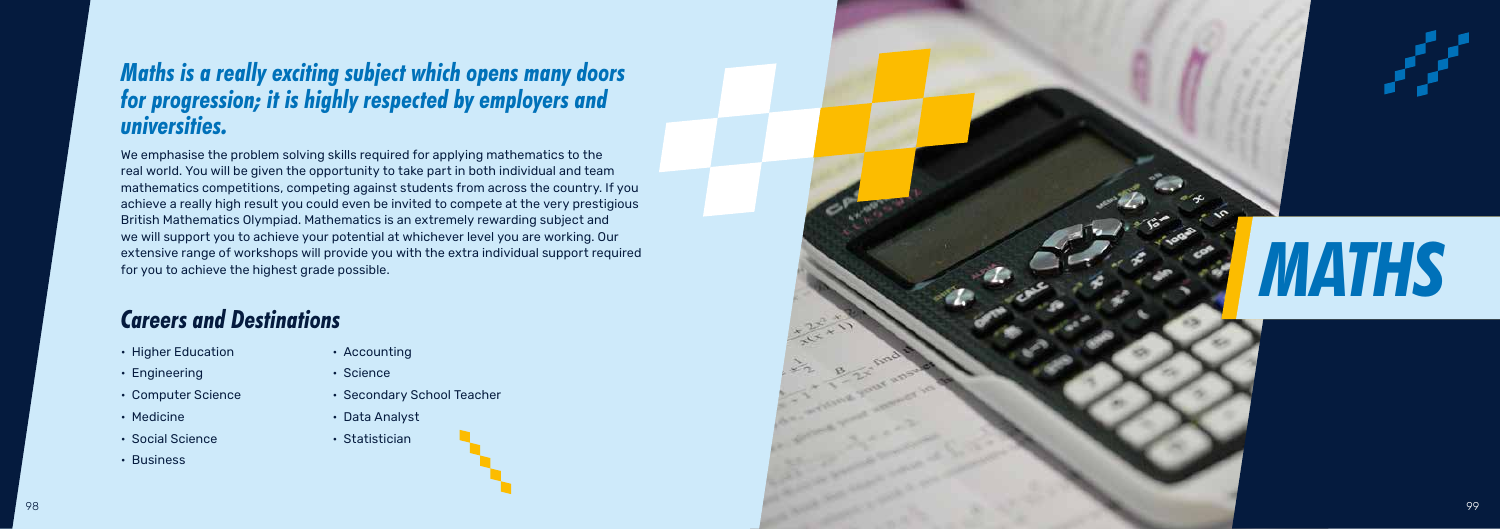

Entry Requirements: 5 GCSEs at grade 4-9 Entry Requirements: 5 GCSEs at grade 4-9 (A\*-C) including English plus a grade  $8(A)$  in Maths

## **MATHEMATICS A ALEVEL - 2 YEARS**

Entry Requirements: 5 GCSEs at grade 4-9 (A\*-C) including English plus a grade 6(B) in Maths

#### *What will I study?*

You will study pure mathematics which will extend your knowledge of topics such as algebra, coordinate geometry and trigonometry. You will also learn new concepts such as calculus. Alongside pure mathematics you will study mechanics and statistics. Statistics will build on and extend your data and probability knowledge, mechanics looks at the physics of motion and forces.

#### *How will I be assessed?*

#### **A LEVEL - 2 YEARS A LEVEL - 2 YEARS**

Examinations at the end of the second year.

#### *What can I do next?*

A Level Maths is essential for Higher Education courses in computer science, engineering, physics or mathematics itself. It is also highly desirable for science and social sciences, any medically-related qualification, business and accounting.

*"Getting the answer of a difficult question right in maths is like winning the lottery; the process finally clicks and you know what you need to do."*  **Shakirah -** Hinde House School

## *FURTHER MATHEMATICS*

#### *What will I study?*

You will study AS Level Further Mathematics in the first year whilst also studying A Level Mathematics alongside. In the second year you will complete the full A Level in Further Mathematics. As well as allowing you to study mathematics in more depth, Further Mathematics gives you a much broader mathematical background ensuring you are highly employable in all mathematical fields. In Pure you will extend your knowledge of topics such as algebra and calculus, you will also learn new concepts such as complex numbers, matrices and polar coordinates. Alongside Pure you will also be introduced to decision maths and delve further into mechanics or statistics.

#### *How will I be assessed?*

Examinations at the end of the first and second years.

#### *What can I do next?*

Further Mathematics students are particularly well prepared for degree level courses in mathematics, engineering, science, medicine, dentistry, computing, finance, economics and other mathematics based subjects.

*"Further Maths is always challenging what you already know in maths by expanding on past ideas and creating new ones as well."*  **Ben -** Yewlands Academy